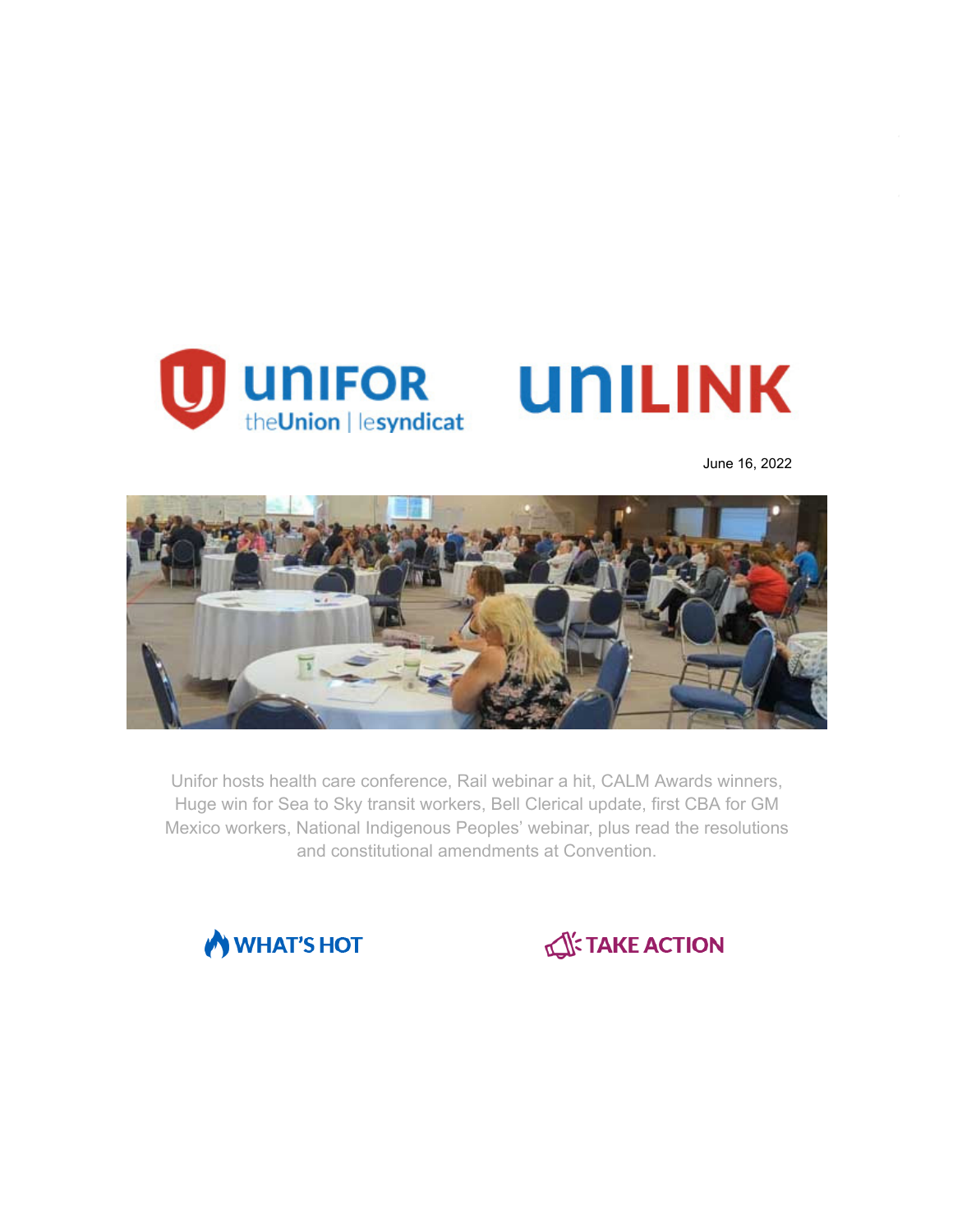



Regina Pride kicks off the summer season with love and solidarity.

Unifor's fourth Constitutional Convention is just weeks away. Register your delegates before the July 22, 2022 deadline and book travel and accommodations.

**[READ MORE](https://www.unifor.org/news/all-news/register-now-unifors-fourth-constitutional-convention)**



# **OIN THE NEWS**



Health care workers gathered at Unifor's Family Education Centre in Port Elgin for Unifor's Health Care Conference to discuss bargaining strategies and challenges facing their workplaces and their sector.

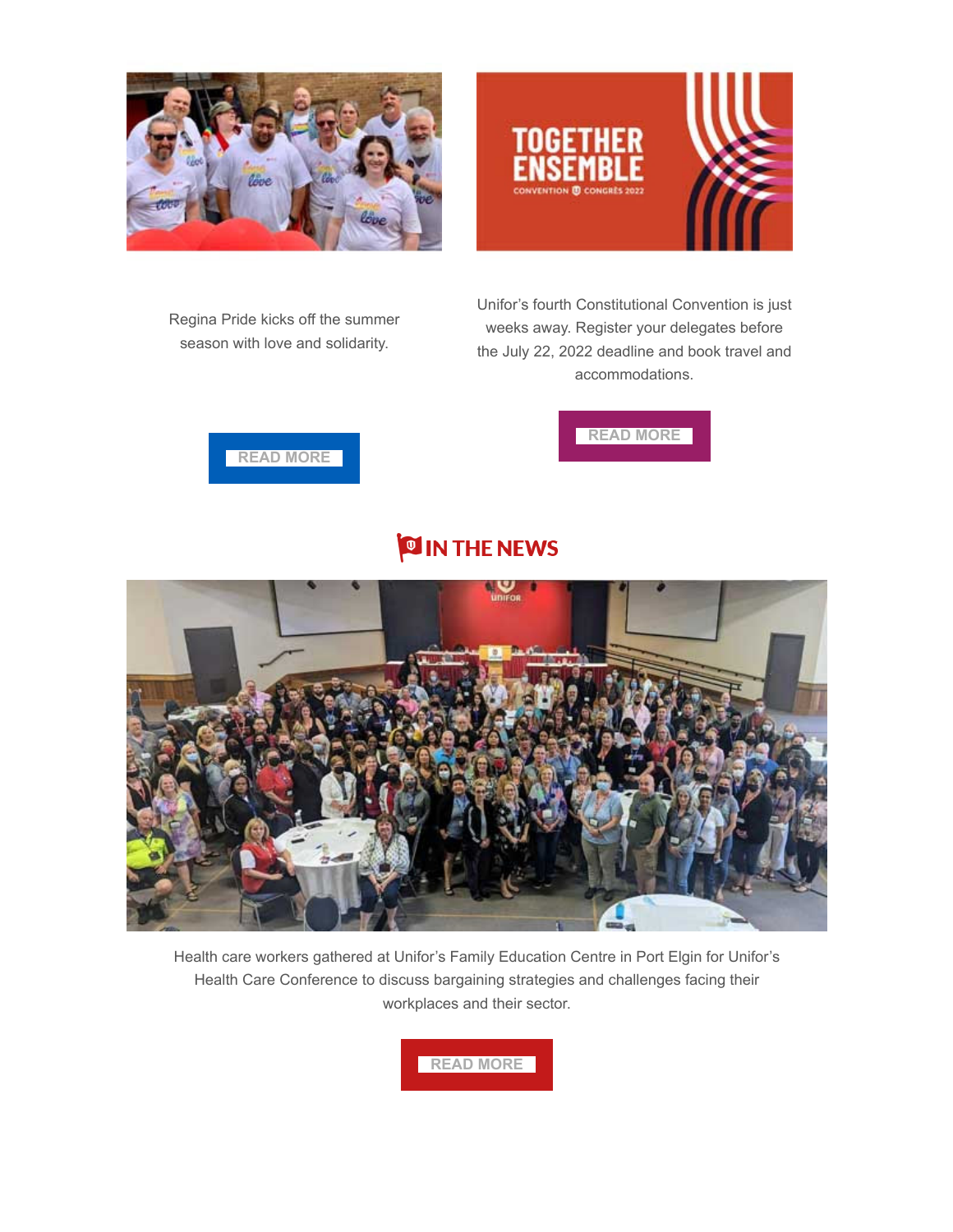

Unifor mourns member Paul Totten who died on the job on Monday, June 13, 2022 in Tillsonburg, Ontario, where he worked as a technician for Bell Technical Solutions (BTS).

**[READ MORE](https://www.unifor.org/news/all-news/unifor-mourns-loss-local-45-member-who-died-job)**



Unifor members from across the country tuned in to the union's webinar about the history of VIA Rail, current challenges facing Unifor rail members and the union's plan to fight privatization.



Unifor's innovative Warehouse Workers Unite Campaign was recognized at the 2022 Canadian Association of Labour Media (CALM) 2022 Awards, along with National Secretary-Treasurer Lana Payne and Unifor Local 21-S.



A ground-breaking Cost of Living Adjustment for Local 114 members helped end the longest transit strike in B.C. history.





**[READ MORE](https://www.unifor.org/news/all-news/unifor-hosts-get-canada-back-track-webinar-supporting-rail-0)**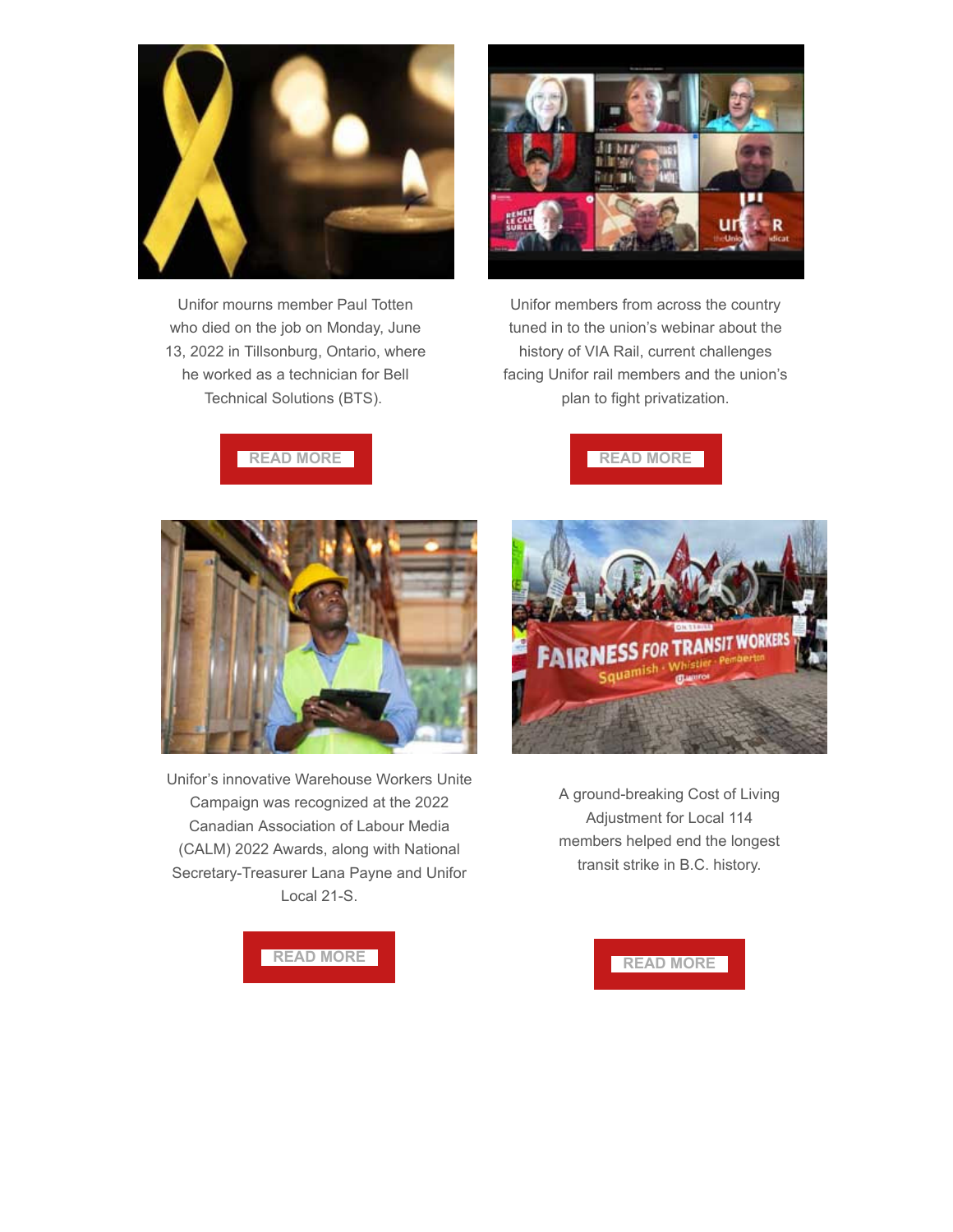

Bell clerical members across Ontario and Quebec are ramping up negotiations with strike votes and new mobilisation videos.



Supporters of labour rights in Mexico won a big victory recently when workers at General Motors' biggest auto plant ratified a first collective agreement negotiated by their new, independently elected union, Unifor's Angelo DiCaro writes with Carleton professor Laura Macdonald.

**[READ MORE](https://www.unifor.org/news/all-news/union-win-mexican-auto-plant-brings-new-hope-labour-rights)**





Unifor Local 112 members at the UTIL auto parts plant ratified a new three-year agreement today, ending a labour dispute at the facility. The agreement delivers significant wage increases, bargaining unit integrity protections, a Racial Justice Advocate position, and more.



June 21 is the National Indigenous Peoples' Day. Tune in to a special webinar for Unifor members to learn more about Two-Spirited Traditions on Turtle Island.

**[READ MORE](https://www.unifor.org/news/all-news/auto-parts-workers-util-ratify-agreement-ending-labour-dispute)**